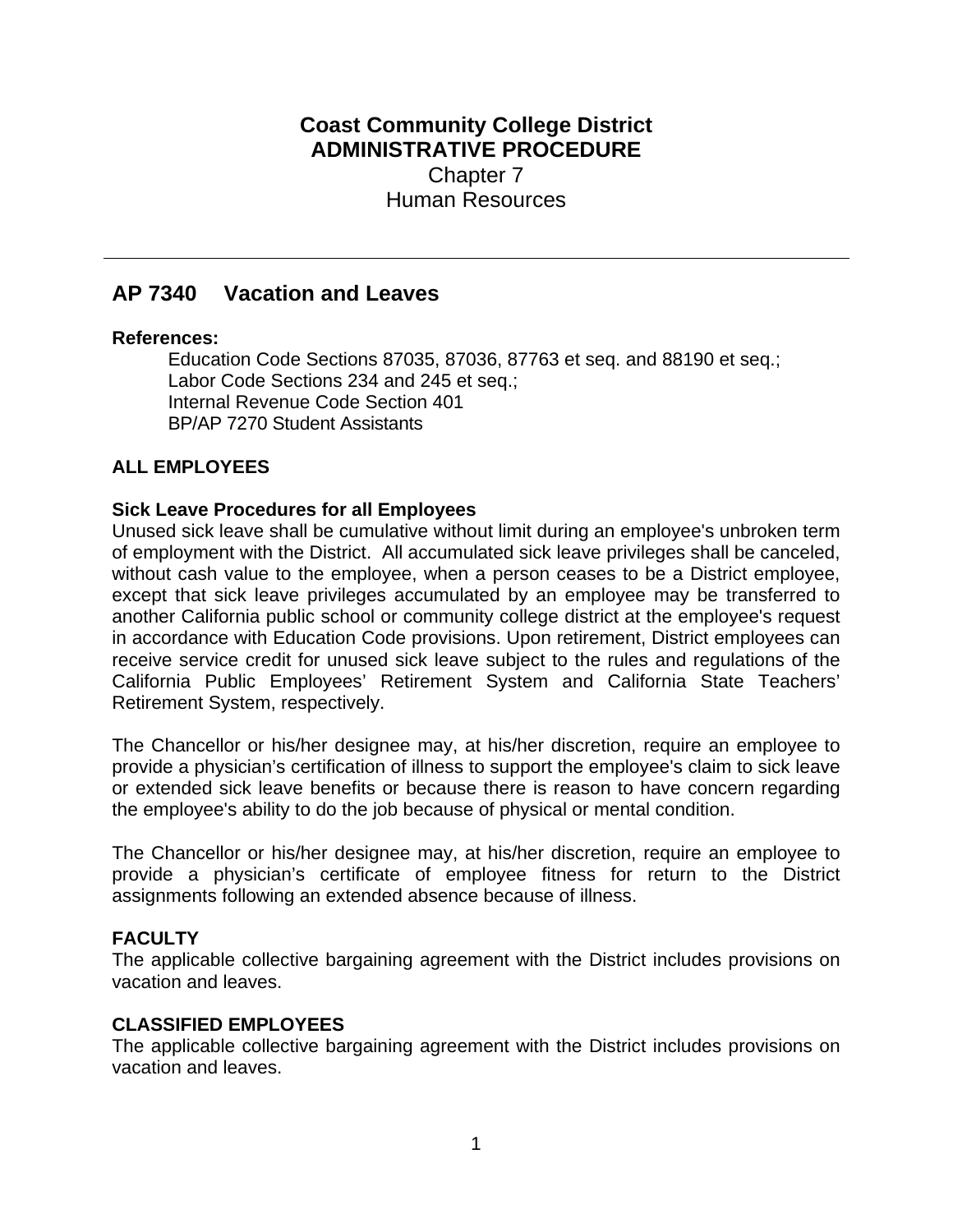# **CONFIDENTIAL EMPLOYEES**

### **Illness While on Vacation**

Should a confidential employee become ill while on paid vacation, such an illness may be considered, upon request, to be charged to accumulated sick leave.

A request shall be made to the employee's supervisor immediately upon return to duty. Documentation and/or a physician's statement may be required. A portion or all of the used vacation for illness may be restored provided adequate sick leave is available.

#### **Extended Sick Leave**

Employees of the District who are classified as confidential shall have extended sick leave benefits as follows: Pay at not less than one half of the regular full-time rate of pay.

### **Absence Due to Death in Immediate Family**

Any confidential employees experiencing a death in his/her immediate family may be granted leave by the Chancellor or designee, without loss of pay, for periods not to exceed three days for each bereavement (or not to exceed five days for each bereavement if a 250 mile one-way travel is necessary).

Pursuant to Education Code Section 87788, members of the immediate family shall mean the mother, father, grandmother, grandfather, or a grandchild of the employee or of the spouse of the employee, and the spouse, son, son-in-law, daughter, daughter-inlaw, brother, or sister of the employee, or any relative living in the immediate household of the employee. Pursuant to state law, this also applies to domestic partners.

### **Absence Because of Quarantine, Subpoena as Witness, Jury Duty**

#### **Quarantine**

Confidential employees shall continue to receive remuneration from the District at the regular rate of pay for such period or quarantine by city or county health officers because of another person's illness.

#### **Subpoena as Witness**

Confidential employees subpoenaed as a witness shall be paid by the District, for such time as responsibilities as a witness require them to be absent from the District assignment, at the regular rate of pay less the amount of the fees received for serving as a witness.

#### **Jury Duty**

A. The District agrees to grant to an employee called for jury duty, in the manner provided by law, leave of absence without loss of pay for the time the employee is required to perform jury duty. The District may require verification of jury duty time served.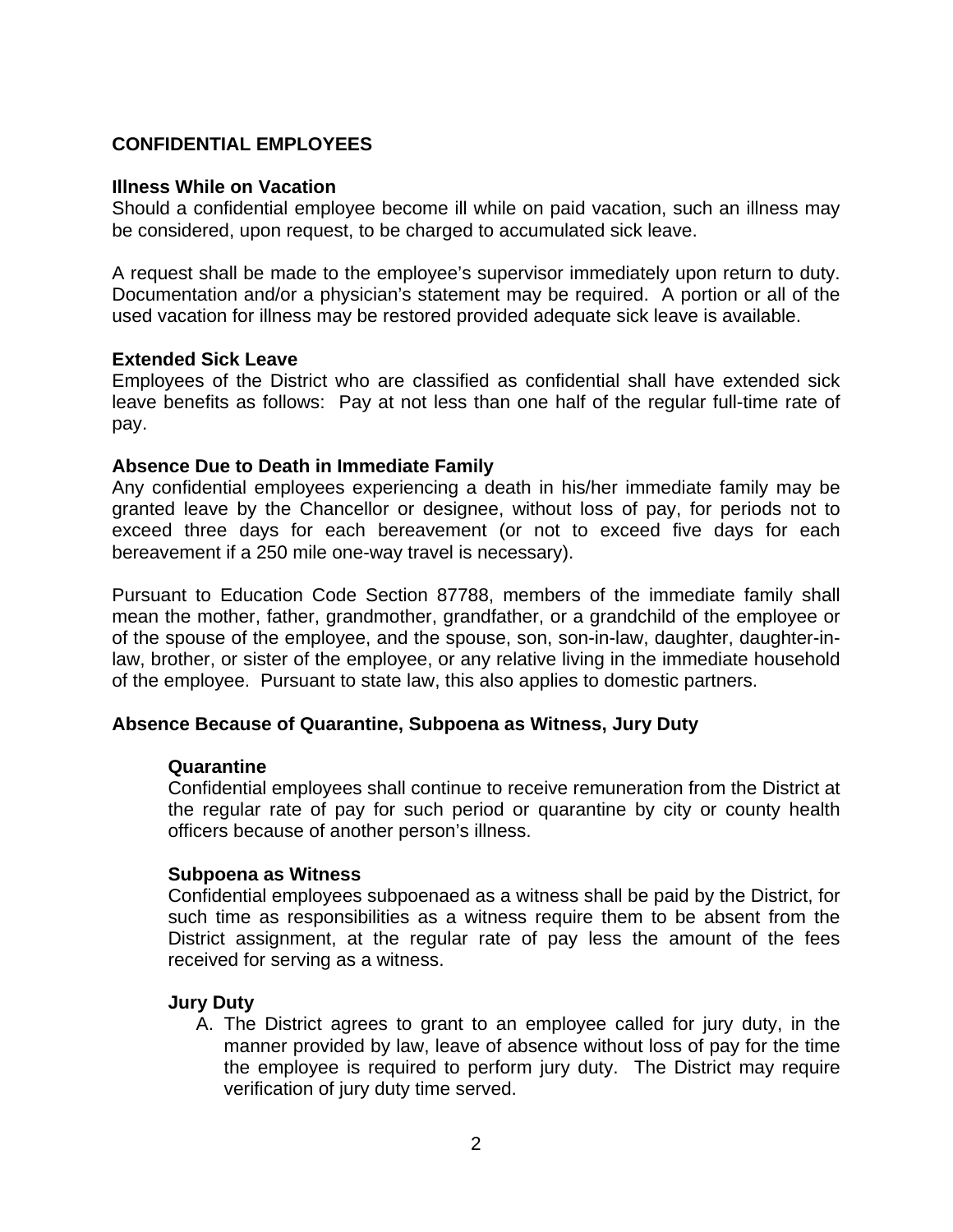- B. An employee called for jury duty must notify the District of the service date(s) upon receiving said notice from officers of the court.
- C. The District shall grant full compensation. Fees received by the employee, excluding travel and subsistence expenses, shall be remitted to the District.

### **Vacation**

Vacation shall be in addition to other leaves and holidays granted by the Board of Trustees during any given fiscal year.

Scheduling and approval of vacations should be agreed upon by the employee and his/her immediate supervisor.

If an employee terminates employment and has been granted vacation, which has not yet been earned at the time of the termination, the District will deduct from the employee's final check the full amount of earnings that were paid for in advance. Confidential employees will be required to sign a deduction authorization form when requesting the use of unearned vacation.

Employees who terminate or retire generally will be required to use accrued vacation prior to the termination date, except that any unused accrued vacation may be paid in a lump sum upon:

- a. Termination or retirement from employment with the District; or
- b. Board approval of leave of absence.

Confidential employees who receive an accumulated vacation day payout at separation from service or retirement from the District will receive a cash payment through District Payroll subject to all applicable withholdings.

# **EDUCATIONAL ADMINISTRATORS AND CLASSIFIED MANAGERS ("Manager")**

### **Illness While on Vacation**

Should a Manager become ill while on paid vacation, such an illness may be considered, upon request, to be charged to accumulated sick leave.

A request shall be made to the employee's supervisor, immediately upon return to duty. Documentation and/or a physician's statement may be required. A portion or all of the used vacation for illness may be restored provided adequate illness leave is available.

#### **Leaves of Absence**

Leaves of absence may be granted by the Board of Trustees for good and sufficient reasons. Requests for such leaves shall be reviewed by the Chancellor or designee prior to presentation to the Board of Trustees for their consideration. The Chancellor's or designee's recommendation shall accompany the request to the Board of Trustees.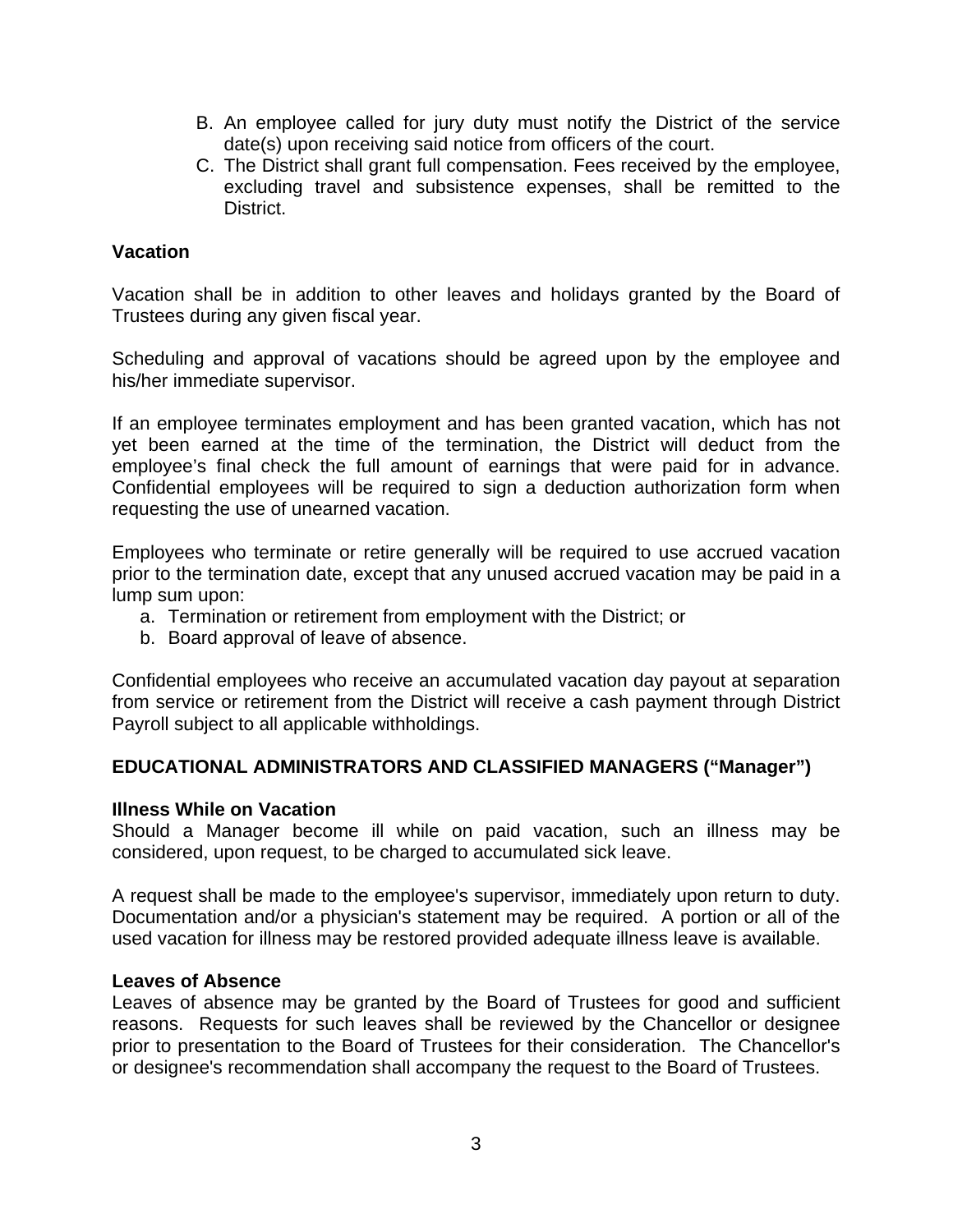# **Absence Due to Death in Immediate Family**

Any Manager experiencing a death in his/her immediate family may be granted leave by the Chancellor or designee, without loss of pay, for periods not to exceed three days for each bereavement (or not to exceed five days for each bereavement if a 250 mile oneway travel is necessary).

Pursuant to Education Code Section 87788, members of the immediate family shall mean the mother, father, grandmother, grandfather, or a grandchild of the employee or of the spouse of the employee, and the spouse, son, son-in-law, daughter, daughter-inlaw, brother, or sister of the employee, or any relative living in the immediate household of the employee. Pursuant to state law, this also applies to domestic partners.

# **Absence Because of Quarantine, Subpoena as Witness, Jury Duty**

### **Quarantine**

Managers shall continue to receive remuneration from the District at the regular rate of pay for such period or quarantine by City or County Health Officers because of another person's illness.

### **Subpoena as Witness**

Managers subpoenaed as a witness shall be paid by the District for such time as responsibilities as a witness require to be absent from the District assignment, at the regular rate of pay less the amount of the fees received for serving as a witness.

# **Jury Duty**

- A. The District agrees to grant to an employee regularly called for jury duty, in the manner provided by law, leave of absence without loss of pay for the time the employee is required to perform jury duty. The District may require verification of jury duty time served.
- B. An employee called for jury duty must notify the District of the service date(s) upon receiving said notice from officers of the court.
- C. The District shall grant full compensation. Fees received by the employee, excluding travel and subsistence expenses, shall be remitted to the District.

# **Vacation**

Vacation shall be in addition to other leaves and holidays granted by the Board of Trustees during any given fiscal year.

Scheduling and approval of vacations should be agreed upon by the employee and his/her immediate supervisor.

If a Manager terminates employment and has been granted vacation, which has not yet been earned at the time of the termination, the District will deduct from the Manager's